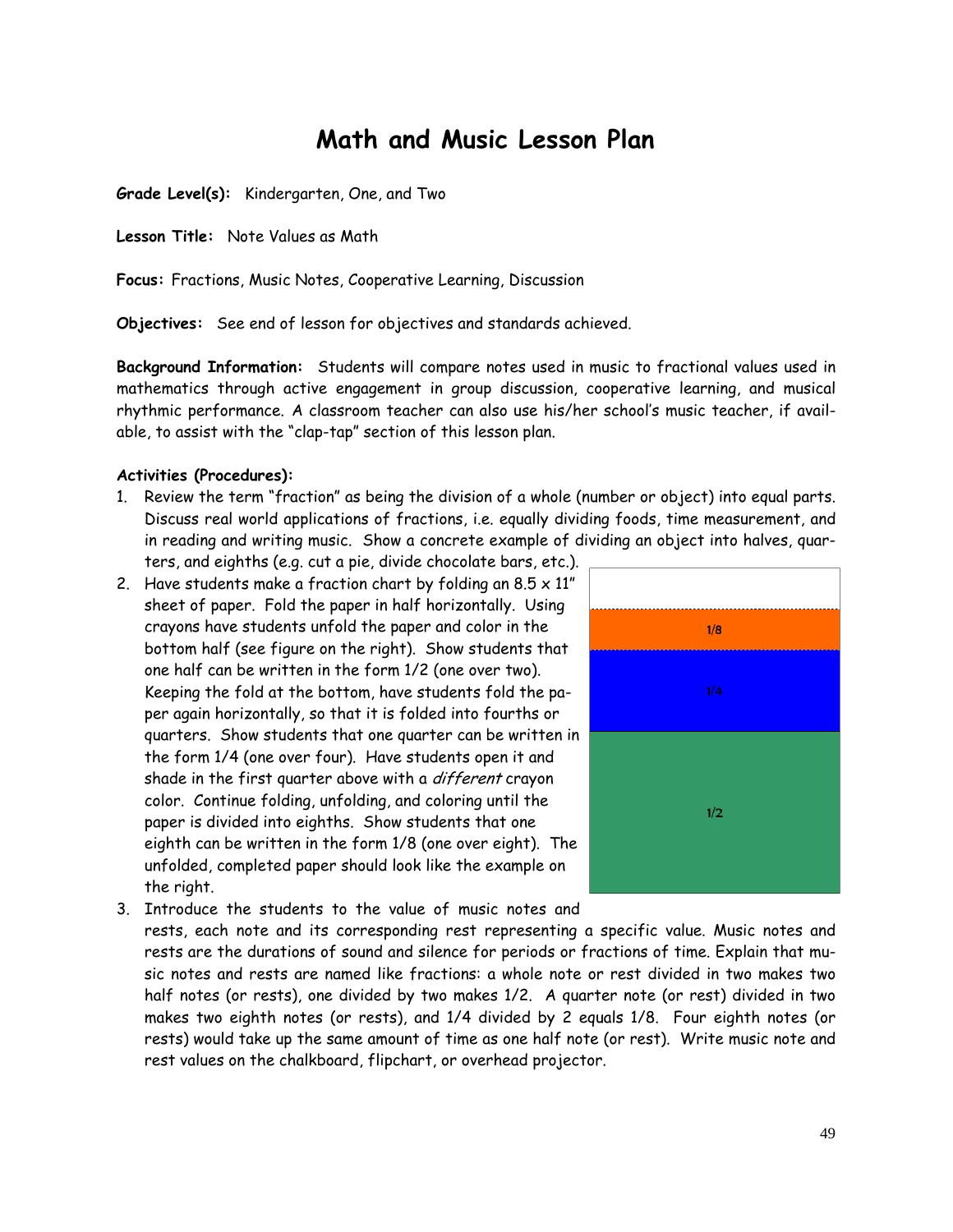

Remind students that two eighth notes are often beamed together like this:  $\bullet \bullet$ . Have students look at their completed fraction charts and point out that the entire paper is like a whole note or a whole rest. Continue to make the comparisons of different notes (or rests) to their fractional values.

- 4. Have students look at Fractions and Notes page in the Student Study Guide, or make copies of the handout (found at the end of the lesson) and distribute to the class. Point to the examples of a half note and a quarter note on the handout. Ask students to complete the Fractions and Notes page. Check for immediate student feedback on the understanding of the concept by checking the worksheet in class.
- 5. As a culminating activity to help students have a better grasp of the value of notes, ask the class to join you in clapping to a 4-beat measure. To help students "hear" the value of those notes, tap your foot to a 4-beat measure -- tap, tap, tap, tap -- and have students join in.
	- Introduce the concept of the whole note by clapping its value. Clap once for each 4-beat measure you tap: **clap**, tap, tap, tap. As you clap, hum the note and hold it over all four beats (hum-mm-mm-mm). Have students clap, tap, and hum with you.
	- Introduce the half note. Clap (**clap,** tap, **clap**, tap) and hum (hum-mm, hum-mm) to represent the half note for students as you tap your foot to the four beats of the measure. Have students clap, tap, and hum with you.
	- Introduce the quarter note. Clap (**clap**, **clap**, **clap**, **clap**) to represent the quarter note as you tap your foot to a four-beat measure. Have students clap and tap with you.

## **Extension Activities**:

- 1. Clap a measure of different types of notes at random and have students identify whether you have clapped whole, half, quarter or eighth notes.
- 2. Have students try to extend the paper folding and note values to  $16^{th}$  notes.

## **Modifications (Special Needs):**

- 1. Visual and auditory impaired students will need special consideration during this lesson with seating and materials adaptations.
- 2. Learning disabled students may benefit by abbreviating this lesson's content and length.
- 3. Varying learning styles will be addressed with the variety of activities in this lesson tactile, visual and sensory learning styles are utilized.
- 4. Gifted student needs are provided through the extension activities.

# **Assessment/Evaluation\*:**

1. Formative Evaluation Plan: The teacher will observe and facilitate the completion of the group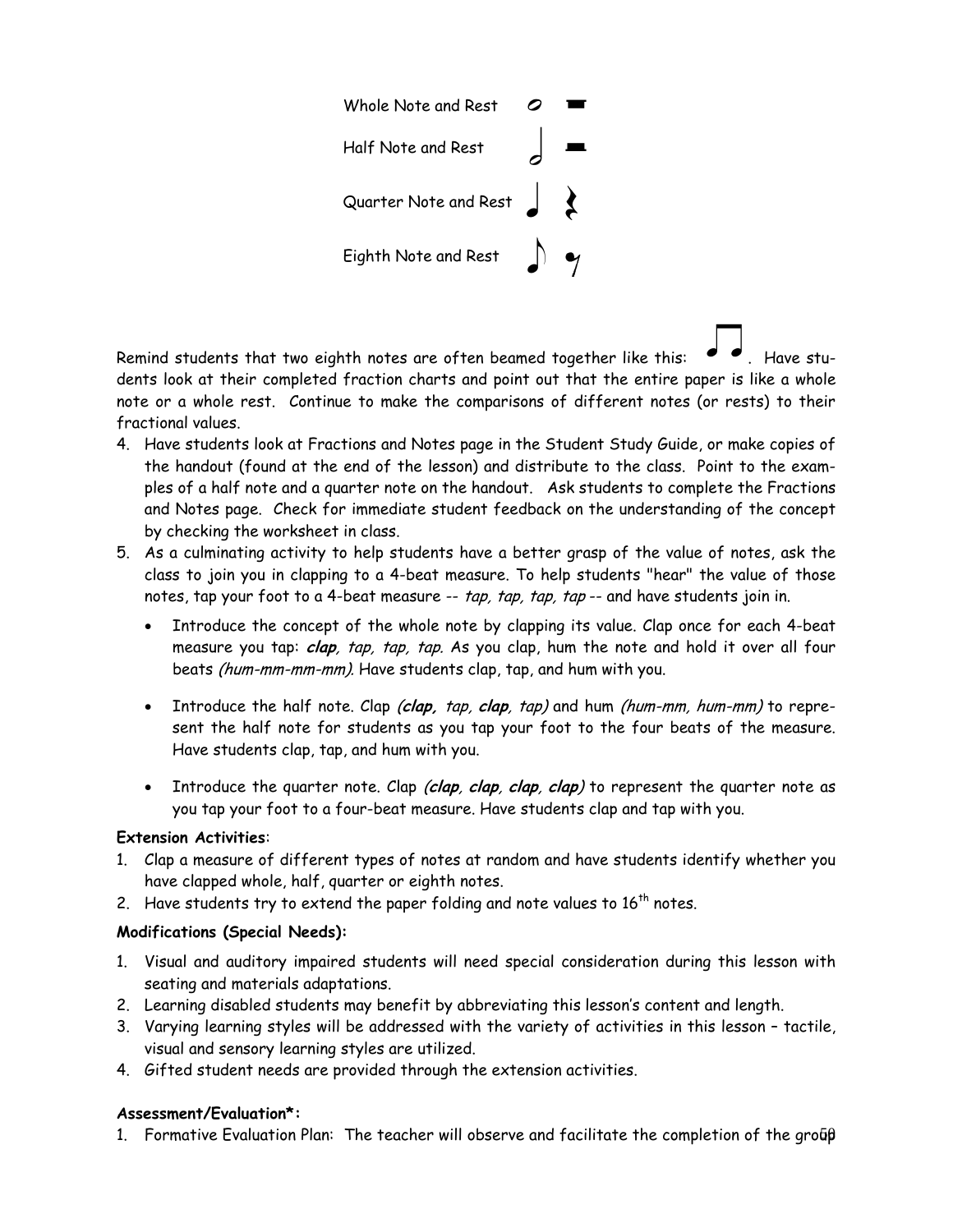discussion activities. The teacher will assess student progress through student accuracy on worksheet, as well as their ability to tap out the musical notes in a measure of music.

2. Summative Evaluation Plan: The teacher will assess the outcome of the lesson through the accuracy of the completion of Handout 1.

**Supplemental Materials and Equipment Needed:** Crayons – 3 different colors; 8.5 x 11" paper; Chalkboard, flipchart, or overhead projector; and Student Study Guides or Copies of Handout 1: Fractions and Musical Notes

#### **Resources:**

Crayola.com (2005) Binney & Smith. Retrieved December 28, 2005 from http://www.crayola.com/ educators/dreammakers/add.cfm?page=1

## **References:**

Hopkins, G. (n.d.), Music Math: Create a Clapping Symphony (Plus Fraction Math.). Education World. Retrieved on December 28, 2005 from http://www.educationworld.com/a\_lesson/TM/WS\_lp303- 05.shtml

DeBelle, D. and Micallef, A. (2002). *Enriching Mathematical Concepts; Subtask 1: Fractions, Musi*cal Notes and Rests. Joyce Public School Website. Retrieved on December 28, 2005 from http:// schools.tdsb.on.ca/joyce/main/pathfinder/download/chart\_fractionsnotes.pdf

Leonard, H. (Fall 2004) Sheet Music Online: Children's Songs, The Original Sheet Music Online. Retrieved on December 28, 2005 from http://www.sheetmusic1.com/children.songs/bingo.pct/ bingofun.pdf

Tulga, P. (2004). Fraction Pie Rhythms. Music Through the Curriculum. Retrieved December 28, 2005 from http://www.philtulga.com/pie.html.

## **National Standards:**

**Music**  Standard 5: Reads and notates music

## **Mathematics**

Standard: Number and Operations

#### **WV Content Standard Objectives: 21st Century standards are distributed separately.**

Kindergarten

- GM.K.2.3 read notation for quarter notes, quarter rests, and beamed eighth notes.
- GM.K.2.6 distinguish between same and different musical phrases.
- MA.K.1.7 identify and name halves and whole using concrete items.

## First Grade

| GM.1.1.6 | perform rhythms using quarter notes, quarter rests, and beamed eighth notes. |
|----------|------------------------------------------------------------------------------|
| GM.1.2.1 | read beamed eighth notes, quarter notes and rests.                           |

MA.1.1.9 identify and name halves, thirds, and fourths as part of a whole and as part of a group using models.

## Second Grade

51 GM.2.2.2 expand previously learned notation to include half notes and rests. MA.2.1.7 identify and name fractions as part of a whole and as part of a group using models.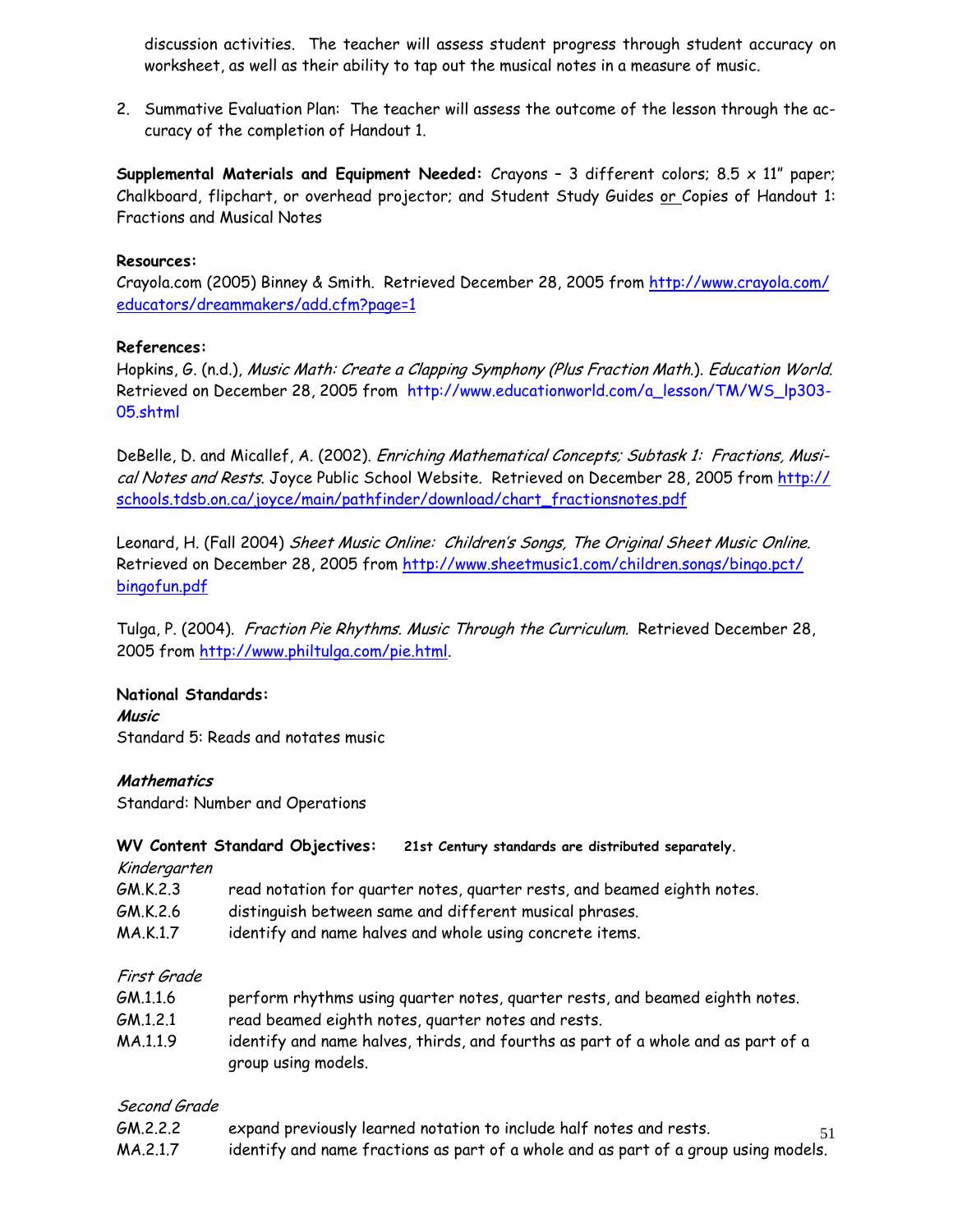

3. Can you tell me what eight eighth notes would look like? As Notes and as a Fraction? (Remember: you can beam eighth notes together.) Use your pencils to draw and write your answers below.

Notes: